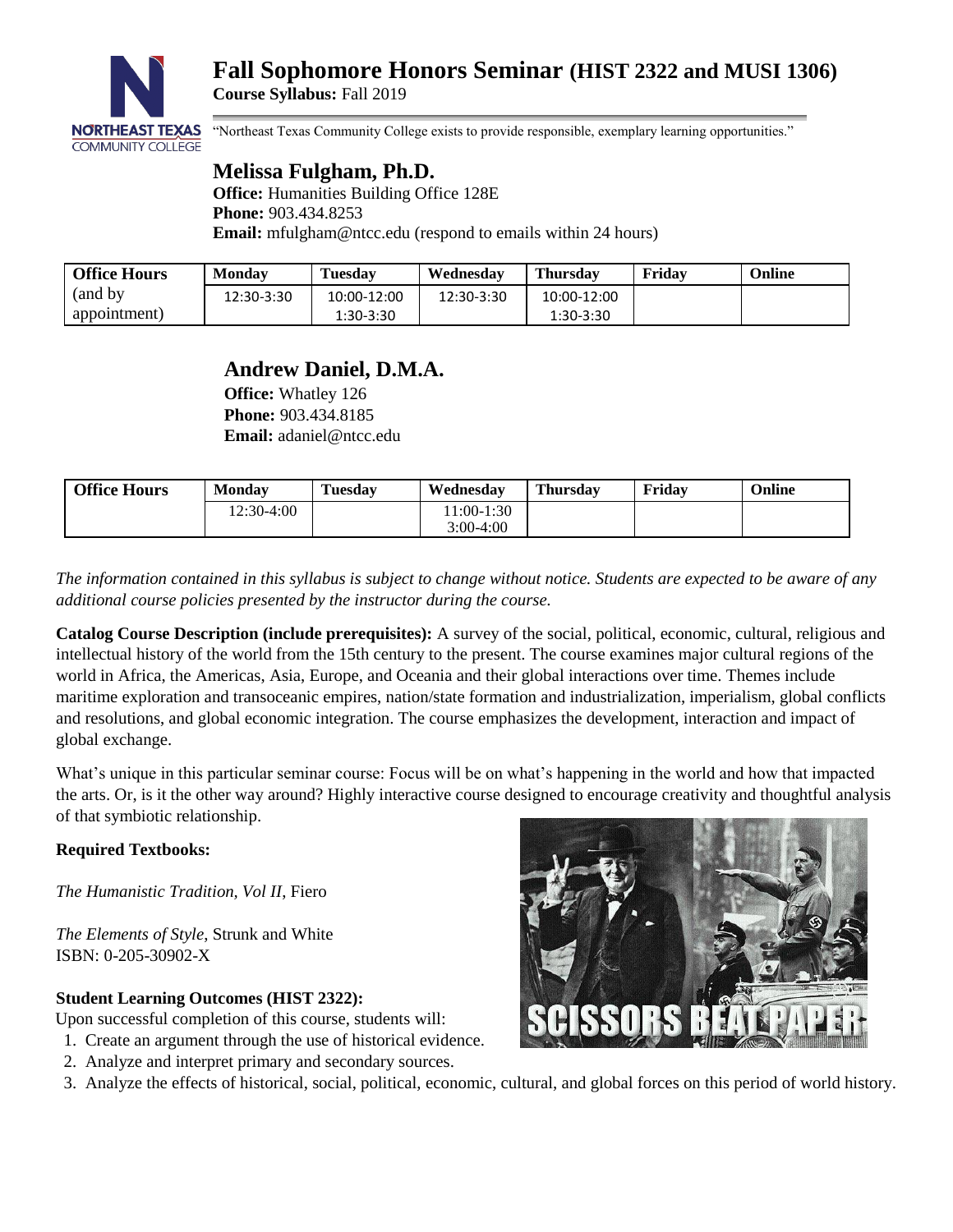### **Student Learning Outcomes (MUSI 1306):**

Upon successful completion of this course, students will:

- 1. Identify musical works and elements in a variety of styles.
- 2. Analyze the elements and structures of music using appropriate terminology.
- 3. Critically evaluate the influence of social, political, technological, and/or cultural ideas on music.
- 4. Articulate the significance of music as an art form within historical, cultural and social contexts.

#### **Lectures & Discussions**:

See tentative daily list.

#### **Evaluation/Grading Policy:**

Students receive the same grade for both HIST 2322 and MUSI 1306. This honors seminar is treated as if it were a single six-hour class.

| Daily Quizzes:                         | 10% |
|----------------------------------------|-----|
| In-class activities:                   | 10% |
| <b>Music Composition Assignments:</b>  | 10% |
| 3 Exams:                               | 10% |
| Comprehensive Final Exam:              | 10% |
| Live Performance Final:                | 10% |
| Research Paper:                        | 40% |
| (paper grade is broken down into       |     |
| various parts such as topic selection, |     |
| bibliography, peer review)             |     |
|                                        |     |



"Sorry, son- in order to play Liszt you would need to be an octopus."

**Daily Quizzes:** Every class will begin with a quiz over the assigned materials. One quiz will cover material from the readings assigned. Quizzes may also be comprehensive and include material covered earlier in the course. The lowest two quiz grades will be dropped.

**In-class Activities:** Every class period will provide students the opportunity to participate via class discussion or hands- on activity. Activities will vary throughout the semester and include options such as Chinese calligraphy, making clay African masks, composing music for the piano, learning to play guitar, and drawing world maps. By the very nature of their task, they cannot be made up. A missed class means a missed activity.

**Live Performance Final:** One of the themes throughout the course is the relevance and meaning of artistic expression. The live performance final gives students a chance to demonstrate that themselves. Live performance finals will be videoed and posted online. You will come up with a creative presentation piece that is "musical" in some way, as loosely defined, and that has special meaning to you in some way. Past examples include composing and singing an original song that discusses a significant event in your life; a math major using dice as a random number generator to determine specific notes played in a song; a dancer combining unique styles from three different countries to showcase a truly multi-national outlook.

**Original Research Paper:** Students will write an 8-10 page paper on a topic of their choice, as approved by the instructors. It can pertain to almost any topic that interests you, since history includes everything that ever happened. It is anticipated that this paper will be exceptionally well-written, thoroughly researched and of publishable quality. At a minimum, it should include 3 primary sources and 6

secondary sources. Keep in mind that the more original research the better it will be regarded. The instructors will help you locate journals and venues to submit the paper to for possible publication. Ideally students should choose a topic that they are passionate about and could possibly relate directly to their chosen field of study and future career. As a result, students should therefore be willing to put in the long hours needed to produce a high-quality product.

**Research Presentation:** Each student will share their research with the class in a creative manner. Options include, but are not limited to, a beautifully designed power point presentation, YouTube video, prezi, powtoon, poster display, or another format. Dressing the part, bringing food or items to class, performing a musical piece, painting a collage are all permissible aspects. Do not limit yourself in creativity! Presentation grades will be based on creativity as well as content. Students will have an hour to share their findings in a creative, innovative, attention-getting manner.



ILLEGAL MUSIC DOWNLOADS IN HISTORY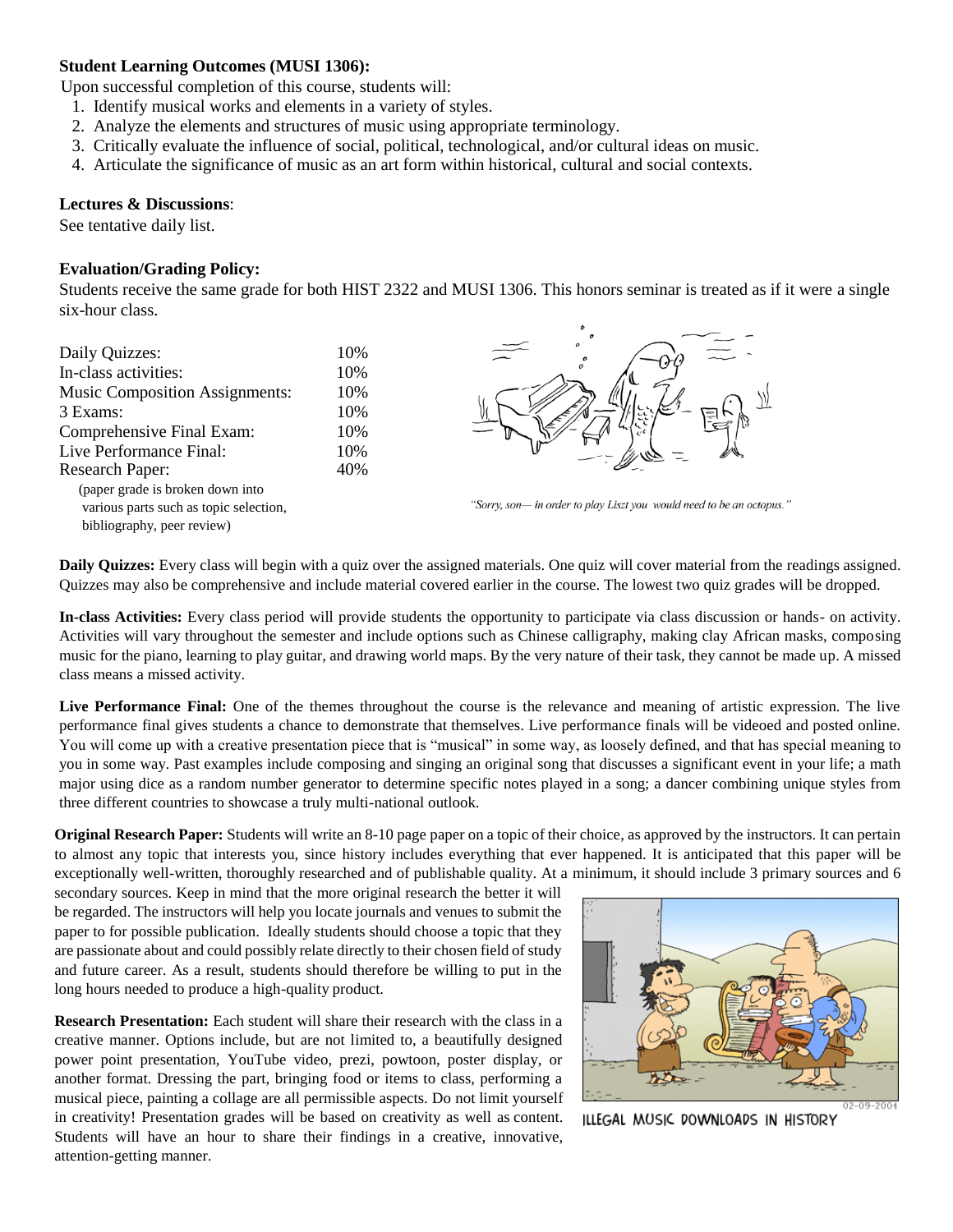**NTCC Academic Honesty Statement:** Students are expected to complete course work in an honest manner, using their intellects and resources designated as allowable by the course instructor. Students are responsible for addressing questions about allowable resources with the course instructor. NTCC upholds the highest standards of academic integrity. This course will follow the NTCC Academic Honesty policy stated in the Student Handbook.

**ADA Statement:** It is the policy of NTCC to provide reasonable accommodations for qualified individuals who are students with disabilities. This College will adhere to all applicable federal, state, and local laws, regulations, and guidelines with respect to providing reasonable accommodations as required to afford equal educational opportunity. It is the student's responsibility to request accommodations. An appointment can be made with Katherine Belew, Academic Advisor/Coordinator of Special Populations located in the Student Services. She can be reached at 903-434-8218. For more information and to obtain a copy of the Request for Accommodations, please refer to the NTCC website - Special Populations.

**Family Educational Rights and Privacy Act** (**FERPA**): The Family Educational Rights and Privacy Act (FERPA) is a federal law that protects the privacy of student education records. The law applies to all schools that receive funds under an applicable program of the U.S. Department of Education. FERPA gives parents certain rights with respect to their children's educational records. These rights transfer to the student when he or she attends a school beyond the high school level. Students to whom the rights have transferred are considered "eligible students." In essence, a parent has no legal right to obtain information concerning the child's college records without the written consent of the student. In compliance with FERPA, information classified as "directory information" may be released to the general public without the written consent of the student unless the student makes a request in writing. Directory information is defined as: the student's name, permanent address and/or local address, telephone listing, dates of attendance, most recent previous education institution attended, other information including major, field of study, degrees, awards received, and participation in officially recognized activities/sports.

**Other Course Policies:** Turn off cell phones and other devices that unnecessarily cause distractions. Texting in class is not acceptable. If you have an emergency call, then step outside the classroom to answer it so as not to be a distraction. If texting becomes a problem, the offending student will be asked to leave. If the problem continues, offending students will be withdrawn.

| Date         | <b>Topic</b>                                                                                                                                                                                                                 | Homework due<br>before coming<br>to class               |
|--------------|------------------------------------------------------------------------------------------------------------------------------------------------------------------------------------------------------------------------------|---------------------------------------------------------|
| Mon, Aug 26  | Course Introduction: Getting to know each other activities, reaction pieces<br>Setting up some course themes, symbiotic relationship between ideas and behavior                                                              |                                                         |
| Wed, Aug 28  | History is more than what happened - it involves understanding why the past happened<br>the way that it did. "From Fonics to Facebook" Chinese Calligraphy: hands-on history<br>Music from Antiquity through the Renaissance | Watch video online<br>(or read transcript<br>available) |
| Mon, Sept 2  | No Class: Labor Day Holiday                                                                                                                                                                                                  |                                                         |
| Wed, Sept 4  | Religion from the ancient world to the Protestant Reformation in the west                                                                                                                                                    |                                                         |
|              | Music from Antiquity through the Renaissance continued                                                                                                                                                                       |                                                         |
| Mon, Sept 9  | <b>PAPER TOPICS selected</b>                                                                                                                                                                                                 |                                                         |
|              | Music Composition Lab 1 (Introduction to Theory and Composition: Classic<br>Style)                                                                                                                                           |                                                         |
|              | Book 4: Faith, Reason, and Power in the Early Modern World                                                                                                                                                                   |                                                         |
| Wed, Sept 11 | Catholic Reformation and the Baroque Style / Absolute Power and the<br>Aristocratic Style                                                                                                                                    | Ch 20, 21                                               |
|              | Elements of Baroque Music, the Birth of Opera and the Music of J.S. Bach                                                                                                                                                     |                                                         |
| Mon, Sept 16 | Rembrandt's Nightwatching<br>Baroque Style in the Protestant North                                                                                                                                                           | Ch 22                                                   |
| Wed, Sept 18 | Scientific Learning and the New Learning, The Enlightenment: The Promise<br>of Reason<br><b>Baroque Music Continued</b>                                                                                                      | Ch 23, 24                                               |
| Mon, Sept 23 | The Limits of Reason (Transatlantic Slave Trade)<br>Music Composition Lab 2 (Baroque Style)                                                                                                                                  | Ch 25                                                   |

## *Tentative Daily Schedule*